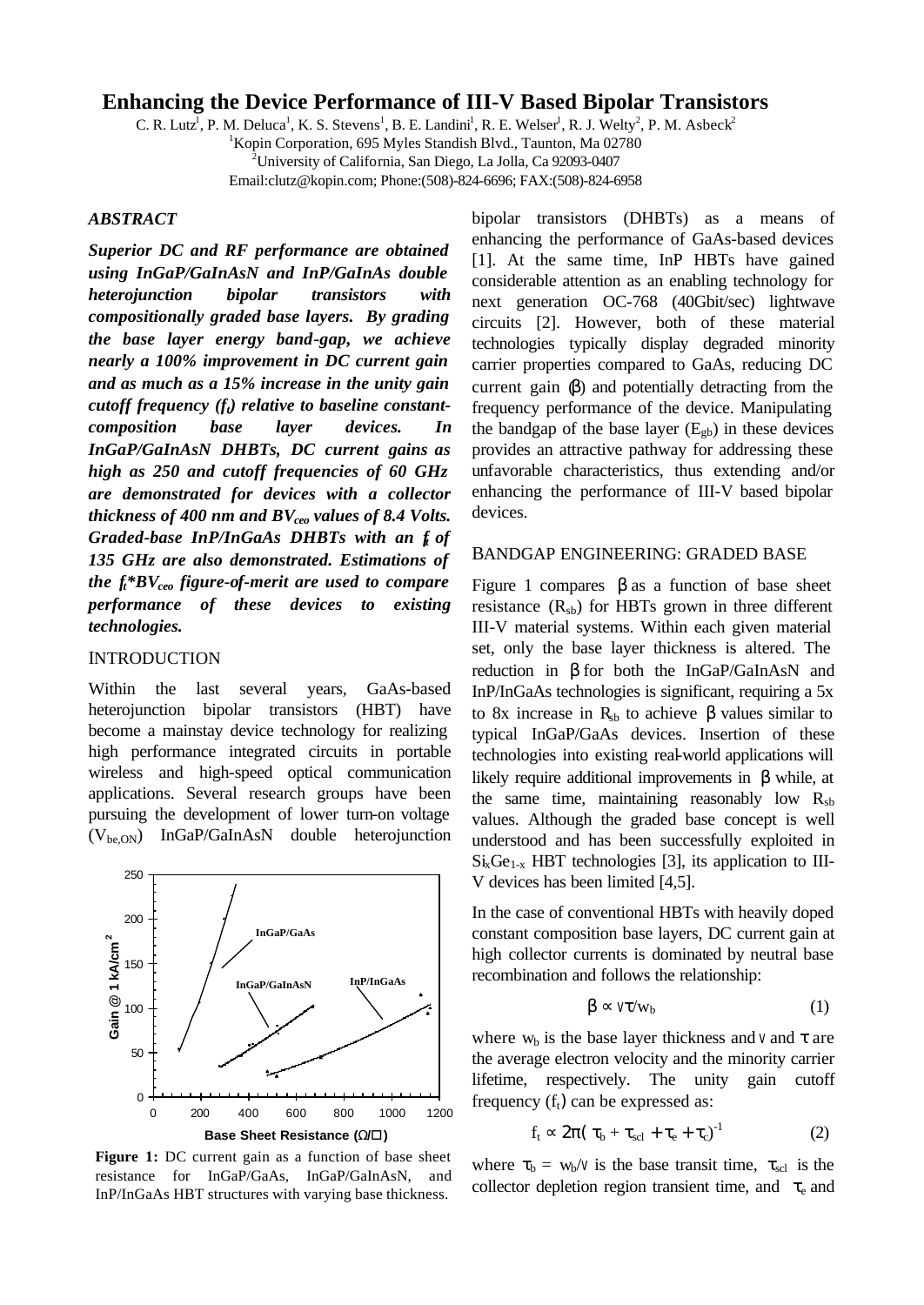

**Figure 2:** Gummel plots of constant and graded-base InGaP/GaInAsN/GaAs DHBT structures with similar base sheet resistance values  $(R_{sb} \sim 350 \text{ W}/\square)$  and turn-on voltages ( $V_{be}$ ~ 1.0 V @ 1.78 A/cm<sup>2</sup>).

 $\tau_c$  are the emitter and collector charging times, respectively. In an np-n bipolar transistor, gading the base layer energy-gap from a large value at the base/emitter junction to a smaller energy-gap at the base/collector interface produces a quasi-electric field that accelerates electrons across the base layer [6]. If the minority carrier lifetime and the base thickness are held constant, the increased velocity can lead to both improved frequency performance as well as increased DC current gain (i.e. Eq. 1 and 2).

In this paper, we report on our progress in incorporating graded base layers in both carbon-doped InGaP/GaInAsN and InP/InGaAs DHBTs. Samples were grown using LP-MOVPE in an Aixtron 2400 multiwafer production platform [1,2]. The grading of the base energy-gap was accomplished by linearly varying the In composition while keeping the doping level nearly constant. The difference in base energy-gap across the base  $(\Delta E_{\text{gb}})$ is estimated to be about 40 meV. In both material technologies, increases in DC current gains of up to 100% are observed. Moreover, we see a significant improvement in the  $f_t$  values of the graded-base structures compared to baseline samples with constant composition base layers.

#### GRADED InGaP/InGaAsN DHBTs

As previously reported, the insertion of reduced  $E<sub>r</sub>$ GaInAsN into the base layer extends the applicability of GaAs-based HBTs by reducing the turn-on voltage [1]. In addition, the resulting DHBT structure significantly reduces the common emitter offset and knee voltages, as well as improves the DC current gain temperature stability relative to standard

InGaP/GaAs HBTs. While reasonable performance for InGaP/GaInAsN DHBTs has been achieved [1], the best devices still exhibit gains considerably lower than that of standard InGaP/GaAs HBTs. Figure 2 compares the Gummel plots from constant and graded-base InGaP/GaInAsN DHBT structures. Each of the devices has comparable base sheet resistances and turn-on voltages. The neutral base (n=1) recombination current is substantially lower in the graded base structure due to the increased electron velocity in the base layer, leading to nearly a 2x improvement in peak DC current gain.

Small area device fabrication ( $A_e = 32 \mu m^2$ ) and testing was performed at UCSD. The DC and RF characteristics of two devices were compared; a 60 nm thick (R<sub>sb</sub> ~ 350  $\Omega/\square$ ) GaInAsN base with constant composition and an 80 nm thick graded GaInAsN base ( $R_{sb} \sim 265 \Omega / \square$ ). For both samples the base doping was approximately  $4 \times 10^{19}$  cm<sup>-3</sup>, the collector thickness was 400 nm, and the measured  $BV_{ceo}$  values were 8.3 and 8.4 V, respectively. The small area DC current gain of the graded base sample was 25-45 % higher than the constant composition sample in spite of the lower  $R_{sb}$ , indicating that the gain-to-base sheet resistance ratio is  $\sim$  1.8x higher on this graded base sample. Peak incremental DC current gains  $(H_{FE})$  greater than 250 were also measured on similar samples.

On-wafer RF probing was accomplished using an HP8510C parametric analyzer on 2-finger, 4 μm x 4  $\mu$ m emitter area devices, and  $f_t$  was extrapolated using a 20 dB/decade slope of the small signal current gain  $(H_{21})$ . Figure 3 depicts the  $f_t$ dependence on the collector current density  $(J_c)$  for both structures. As  $J_c$  increases and  $\tau_b$  begins to play a limiting role in the total transit time, the  $f_i$  of the graded base structure becomes notably larger than



Figure 3: Extrapolated current gain cutoff frequency as a function of J<sub>c</sub> for both a constant 60 nm and a graded 80 nm GaInAsN base DHBT structure.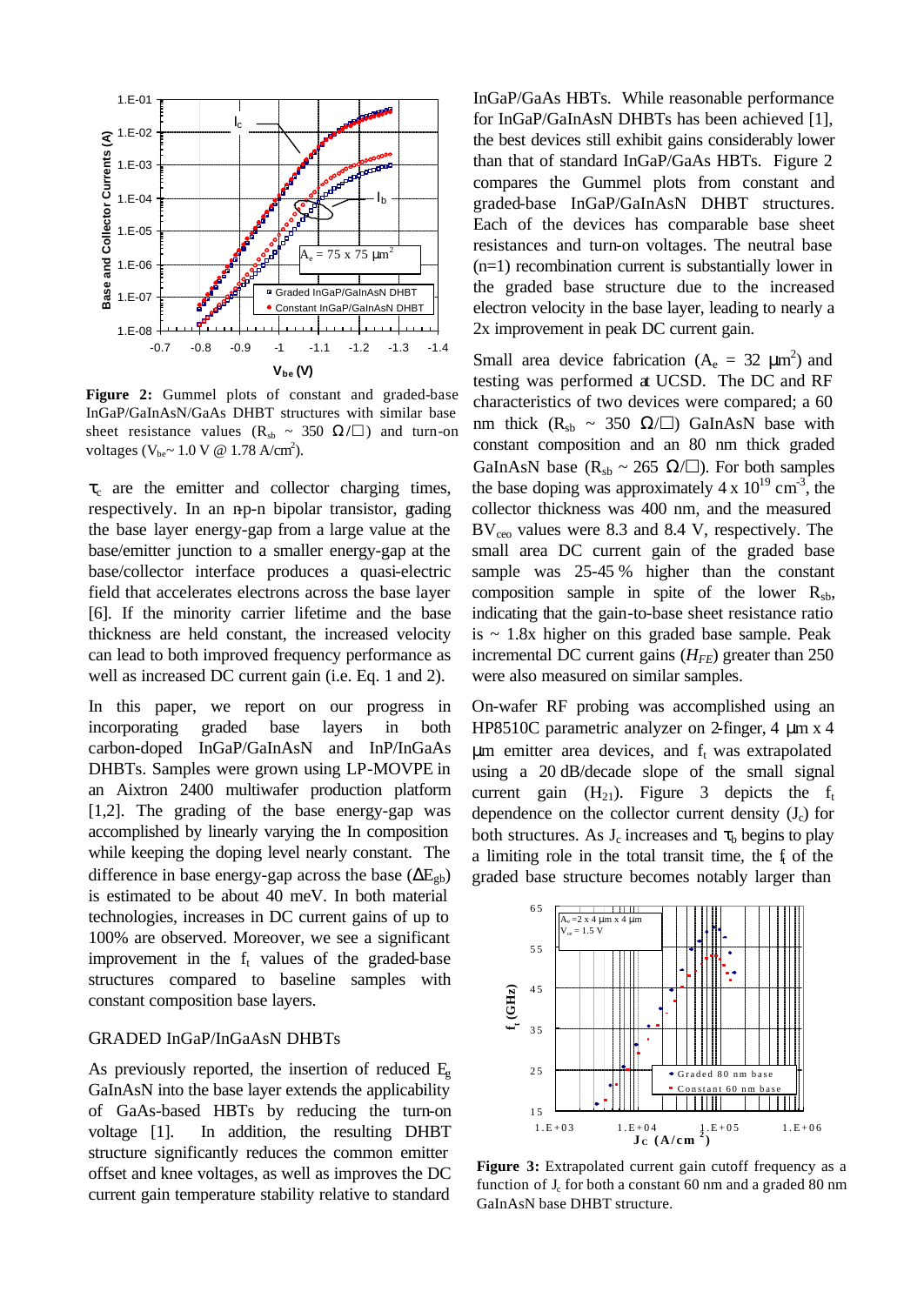

**Figure 4:** Beta versus collector current density for constant and graded-base InP/InGaAs DHBT structures. Base doping is  $\sim 2 \times 10^{19}$  cm<sup>-3</sup>.

that of the constant composition structure (60 vs. 53 GHz) despite the greater base thickness of the former.

Fitting the experimental  $f_t$  data to analytical expressions for electron transit times suggests that the base transit time in the graded base devices has decreased by approximately 40% relative to the constant composition structures. A second set of devices, in which the base layers were the same thickness and  $BV_{ceo} \sim 12$  V, yielded improvements in peak  $f_t$  values on the order of 15% [7].

### GRADED InP/InGaAs DHBTs

InP DHBTs are being developed for lightwave applications, where device speed is the primary design parameter. However, circuit designers often require a minimum β value. Typically, for InP HBTs, β is no more than 1/8 that of conventional InGaP/GaAs HBTs for similar  $R_{sb}$  (Fig. 1). This suggests that a graded base may facilitate the introduction of InP HBT circuits. The use of the ternary InGaAs base material enables the lattice strain to be balanced while grading the base layer. This is accomplished by grading the composition from a tensile strain (large  $E_{gb}$ ) at the base-emitter interface to a compressive strain (small  $E<sub>gb</sub>$ ) at the base-collector interface.

Small area InP DHBTs were fabricated and tested at Rockwell Science center, as reported elsewhere [8]. The emitter area was  $1.2 \mu m \times 10 \mu m$  and both DC and RF characteristics were measured. Figure 4 shows β as a function of current density, illustrating the increase in  $β$  for the graded base InP DHBT. The increase in  $\beta/R_{sb}$  of ~1.8 times is comparable to that seen in the GaInAsN DHBT structures. The



Figure 5: Extrapolated f as a function of J<sub>c</sub> comparing constant and graded-base InP/GaInAs DHBT structures.

dependence of  $f_t$ , extrapolated from the small signal current gain, on  $J_c$  for both constant and graded-base samples is depicted in Figure 5. The peak  $f_t$ increased 10% from 122 GHz for the constant composition device to 135 GHz for the graded-base structure.

#### RF TECHNOLOGY COMPARISON

To better compare the RF results of the constant and graded base structures to one another and to other HBT technologies, the peak  $f_t$  values from Figures 3 and 5 are plotted as a function of  $BV_{ceo}$  and compared to the peak or near peak  $f_t$  values of conventional HBTs quoted in the literature (see Figure 6). For each material system, a fairly wide distribution in the f<sub>t</sub> values of the conventional HBT structures is expected, as this data was compiled from many groups using different epitaxial structures, device sizes, and test conditions. We have characterized the upper and lower bounds of current industry standards in the SiGe, GaAs, and InP material technologies using the Johnson figure-of-merit ( $f_t$ +BV<sub>ceo</sub>). While arguably limited in its applicability [9], the  $f_t$ ·BV<sub>ceo</sub> product nonetheless can provide an effective framework within which different HBT technologies can be compared.

Examination of Figure  $6$  indicates that the  $f<sub>i</sub>$  of the constant composition GaInAsN and InP devices lie within the range expected for conventional HBTs of their respective material technologies. Furthermore, the graded base structures are notably improved, and with advanced layout and process techniques, appear poised to advance the Johnson limit for both InP and GaAs-based HBTs. In particular, the  $f_t$ ·BV<sub>ceo</sub> product of the graded InP DHBT approaches 1380 GHzV, while best graded GaInAsN device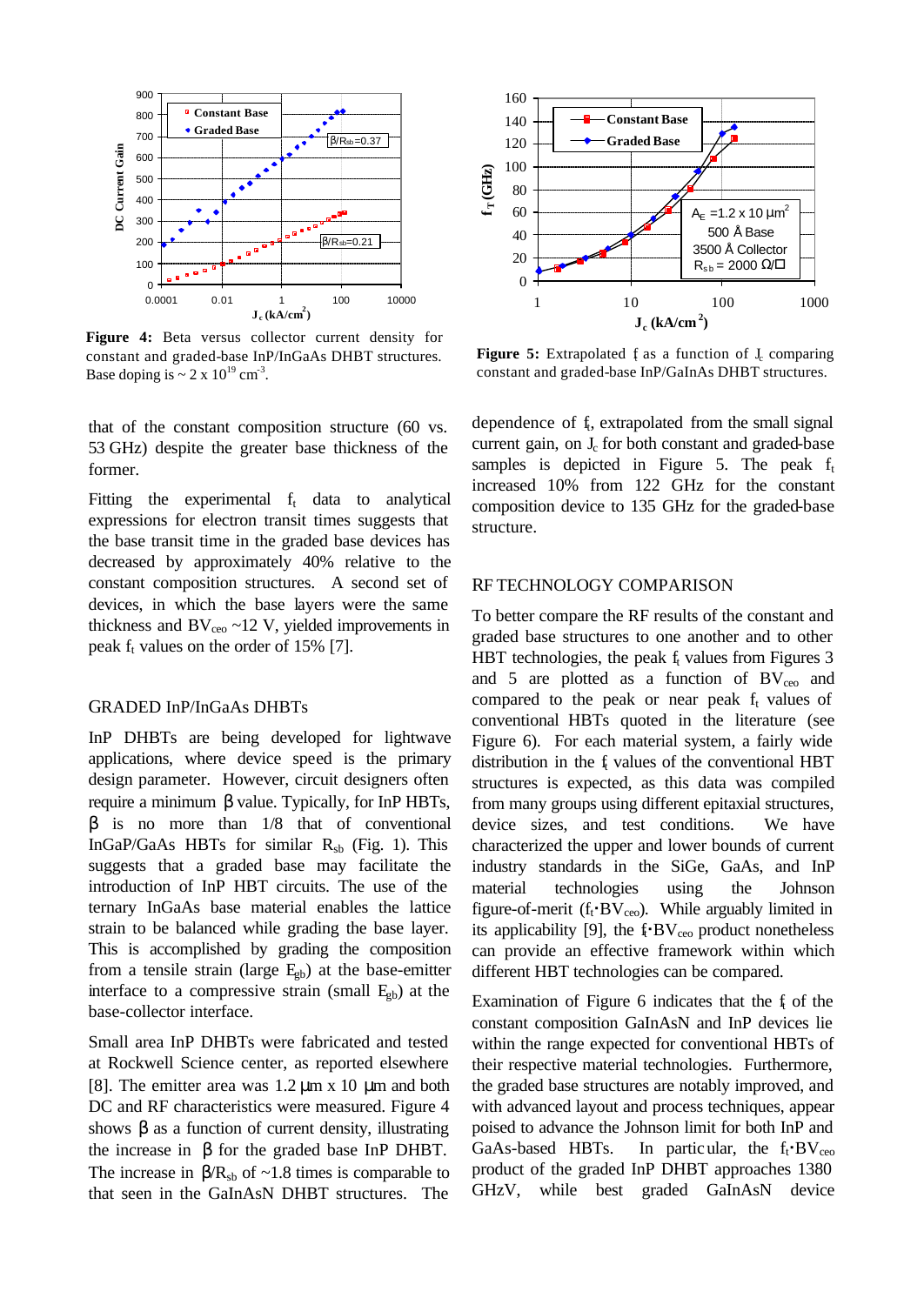approaches 950 GHzV, exceeding conventional InP SHBT technology. Finally, we note that despite tremendous improvements in SiGe technology in recent years, optimized III-V technology remains 3 to 4 times better in terms of the Johnson  $f_t$ ·BV<sub>ceo</sub> product.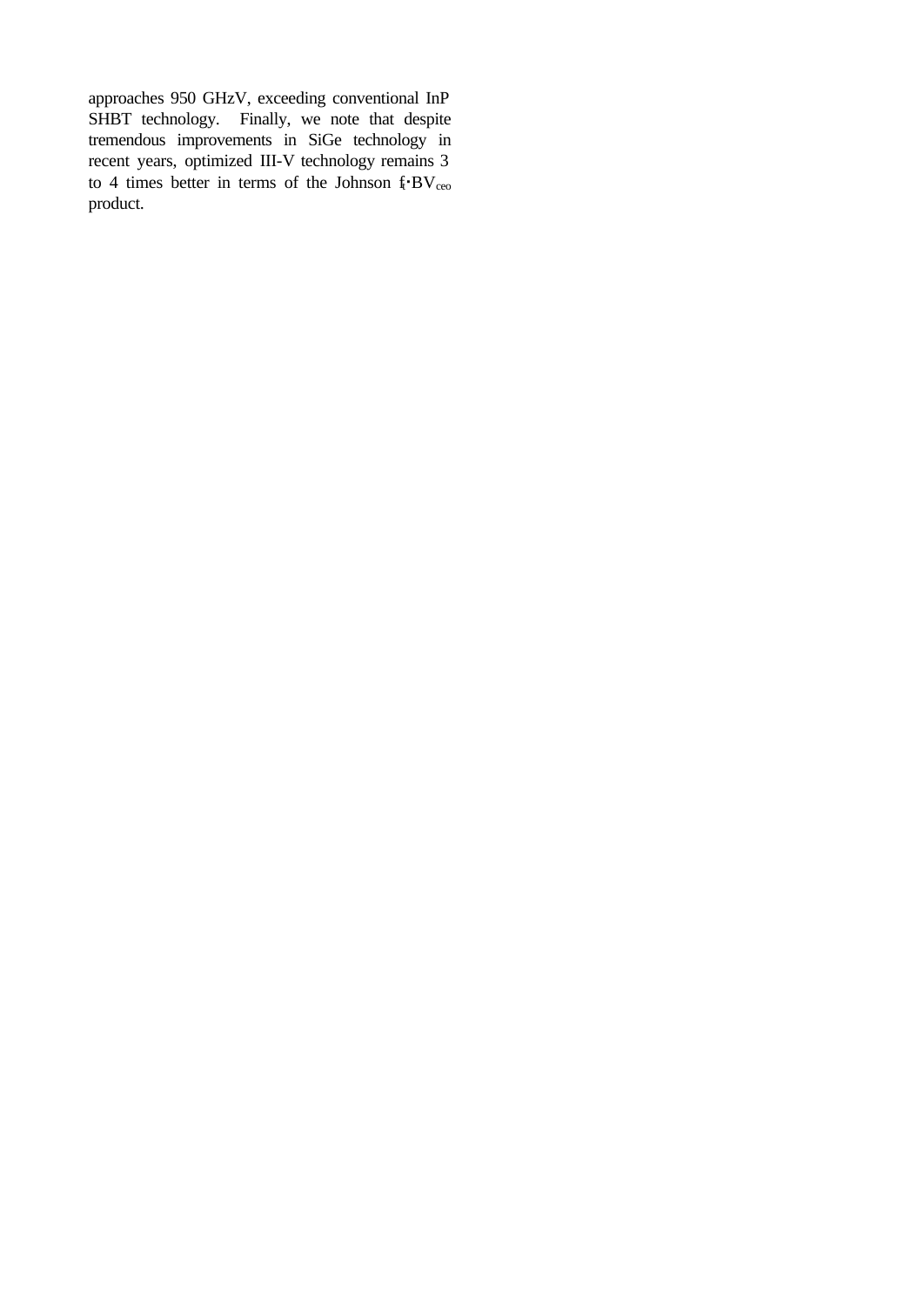

Figure 6: Peak or near-peak f<sub>t</sub> values as a function of BV<sub>ceo</sub> for the constant (shaded) and graded (solid) GaInAsN and InP structures, as well as a wide range of conventional HBTs in three materials systems taken from the literature. The solid and dashed lines represent constant  $f_t$  x  $BV_{ceo}$  products (Johnson figure-of-merit), and are given as a guide for the eye to characterize the range of current industry standards in each material system.

#### CONCLUSIONS

We have developed compositionally graded InGaP/GaInAsN and InP/GaInAs base DHBT structures which demonstrate improved DC current gain and frequency performance over that of comparable constant base composition devices. By adopting a band-gap engineered approach, the impact of reduced minority carrier lifetime in p-type GaInAsN and GaInAs, compared to conventional ptype GaAs, is mitigated. The decreased electron base transit time associated with the graded base leads to an approximately 1.7 to 2 times increase in the DC current gain and at least a 10% improvement in the cutoff frequency compared to similar constant composition DHBT devices.

#### ACKNOWLEDGEMENT

The authors would like to thank the AFRL/SNO at WPAFB for support of this work via STTR funding (contract  $\#$  F33615-99-C-1510), and for the efforts of the entire GaAs Transistor Group at Kopin Corporation.

#### **REFERNCES**

[1] K. S. Stevens, R. E. Welser, P. M. Deluca, B. E. Landini, C. R. Lutz, and T. L. Wolfsdorf-Brenner, "Enhanced Performance GaAs-Based HBTs using a GaInNAs Base Layer," GAAS 2001 European Gallium Arsenide and Related III-V Compounds, Application Symposium, pp 17-20, London, England, 2001. [2] P. M. Deluca, B. E. Landini, R. E. Welser, R. L Pierson, J. C. Li, and B. Brar, "Carbon Doped InP/InGaAs Heterojunction Bipolar Transistors Grown by MOCVD," GAAS 2001 European Gallium Arsenide and Related III-V Compounds Application Symposium, pp 29-32, London, England, 2001. [3] G. L. Patton, D. L. Harame, J. M. C. Stork, B. S. Myerson, G. J. Scilla, and E. Ganin, "Graded-SiGe-base, poly-emitter heterojunction bipolar transistors." IEEE Electron Dev. Lett., 10, 534-536 (1989).

[4] D. A. Ahmari, M. T. Fresina, Q. J. Hartman, D. W. Barlage, P. J. Mares, M. Feng, and G. E. Stillman, "High-Speed InGaP/GaAs HBT's with a Strained  $In_xGa_{1-x}As$  Base," IEEE Elec. Dev. Lett. **17**, 226-228 (1996).

[5] K.Kurishima, H.Nakajima, S.Yamahata, T.Kobayashi, and Y.Matsuoka, "Effects of a compositionally-graded  $In_xGa_{1-x}As$ base in abrupt-emitter InP/InGaAs heterojunction bipolar transistors," Jpn. J. Appl. Phys. **1**, 1221-1227 (1995). [6] H. Kroemer, "Heterostructure bipolar transistors: What should we build?," J. Vac. Sci. Technol. B1, 126-130 (1983). [7] P. M. DeLuca, C. R. Lutz, R. E. Welser, T. Y. Chi, E. K Huang, R. J. Welty and P. M. Asbeck, "Implementation of Reduced Turn-on Voltage InGaP HBTs using Graded GaInAsN Base Regions," submitted to IEE Elec. Dev. Lett., May 2002. [8] B.E.Landini, P. M. DeLuca, R. E. Welser, R. Pierson, P. Rowell, S. Newell, B. Brar, "Base Transport Characteristics of